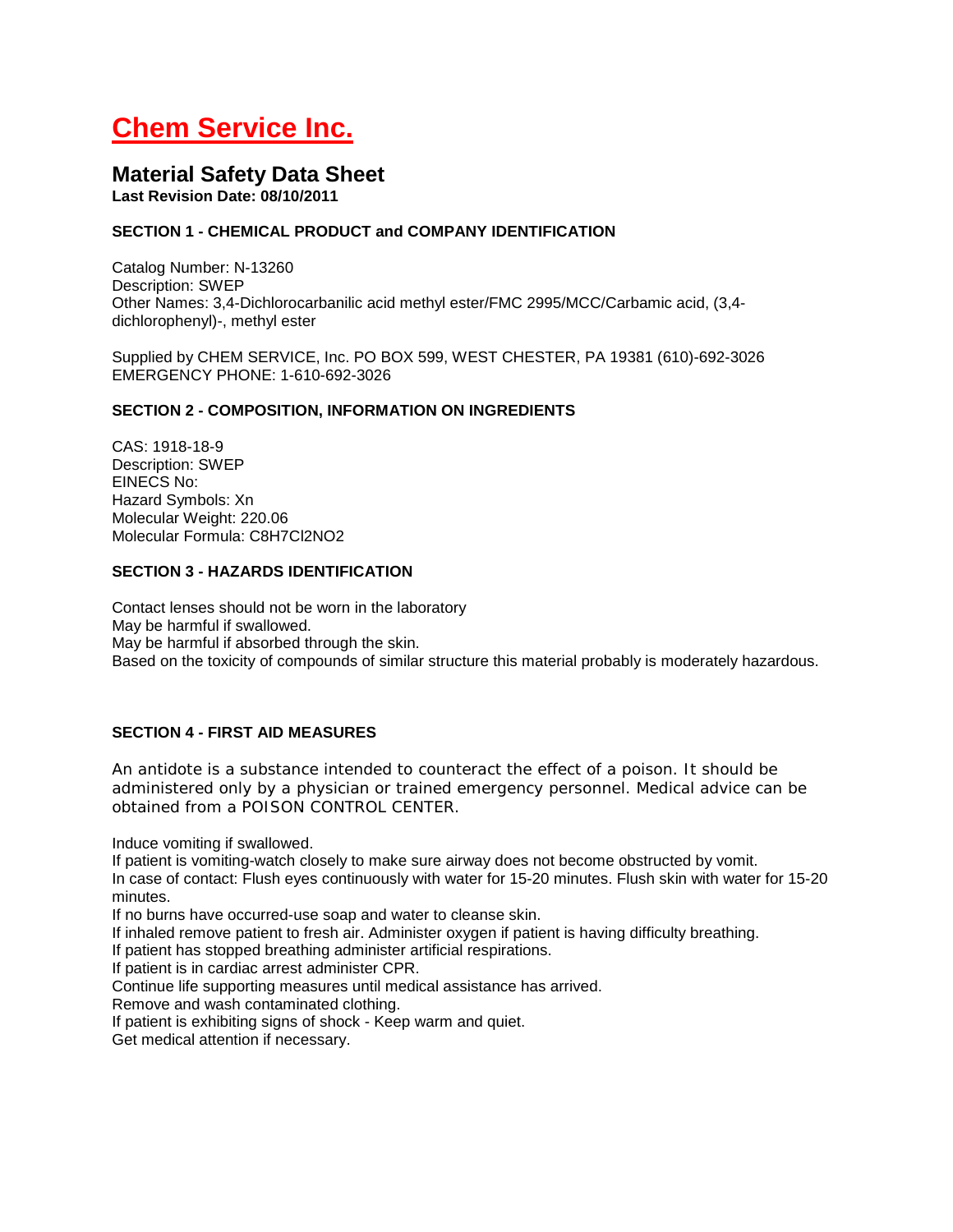#### **SECTION 5 - FIRE AND EXPLOSION DATA**

| Flash Point:                         | <b>Extinguishing Media:</b>                                                |            |                       |  |  |
|--------------------------------------|----------------------------------------------------------------------------|------------|-----------------------|--|--|
| Not Available                        | Water spray, carbon dioxide, dry chemical powder, alcohol or polymer foam. |            |                       |  |  |
| <b>Upper Explosion Limit:</b><br>N/A | Lower Explosion Limit:<br>N/A                                              |            | Auto Ignition:<br>N/A |  |  |
| NFPA Hazard Rating:<br>Health<br>1   | Flammability                                                               | Reactivity | Special               |  |  |

0 - Least, 1 - Slight, 2 - Moderate, 3 - High, 4 - Severe

#### **SECTION 6 - ACCIDENTAL RELEASE MEASURES**

Spills or leaks: Evacuate area. Wear appropriate OSHA regulated equipment. Ventilate area. Absorb on vermiculite or similar material. Sweep up and place in an appropriate container. Hold for disposal. Wash contaminated surfaces to remove any residues. Remove contaminated clothing and wash before reuse.

## **SECTION 7 - HANDLING AND STORAGE**

#### **Handling:**

This chemical should be handled only in a hood. Eye shields should be worn. Use appropriate OSHA/MSHA approved safety equipment. Avoid contact with skin, eyes and clothing. Avoid ingestion and inhalation Wash thoroughly after handling. **Storage:**

Store in a cool dry place. Store only with compatible chemicals. Store only with compatible chemicals. Keep tightly closed.

#### **SECTION 8 - EXPOSURE CONTROLS/PERSONAL PROTECTION**

| OSHA PEL (TWA): | ACGIH TLV (TWA): | <b>ACGIH TLV (STEL):</b> |
|-----------------|------------------|--------------------------|
| N/A             | N/A              | N/A                      |

Personal Protective Equipment Eyes: Wear Safety Glasses. Skin: Wear appropriate protective gloves to prevent skin exposure. Clothing: Wear appropriate protective clothing to minimize contact with skin. Respirators: A respiratory protection program that meets OSHA's 29 CFR 1910.134 requirements must be followed whenever workplace conditions warrant a respirator's use.

## **SECTION 9 - PHYSICAL AND CHEMICAL PROPERTIES**

Color: **White** Phase: **Crystalline solid** Melting Point: **112-114** C Boiling Point: **N/A** C Specific Gravity: **N/A** Vapor Density: **N/A**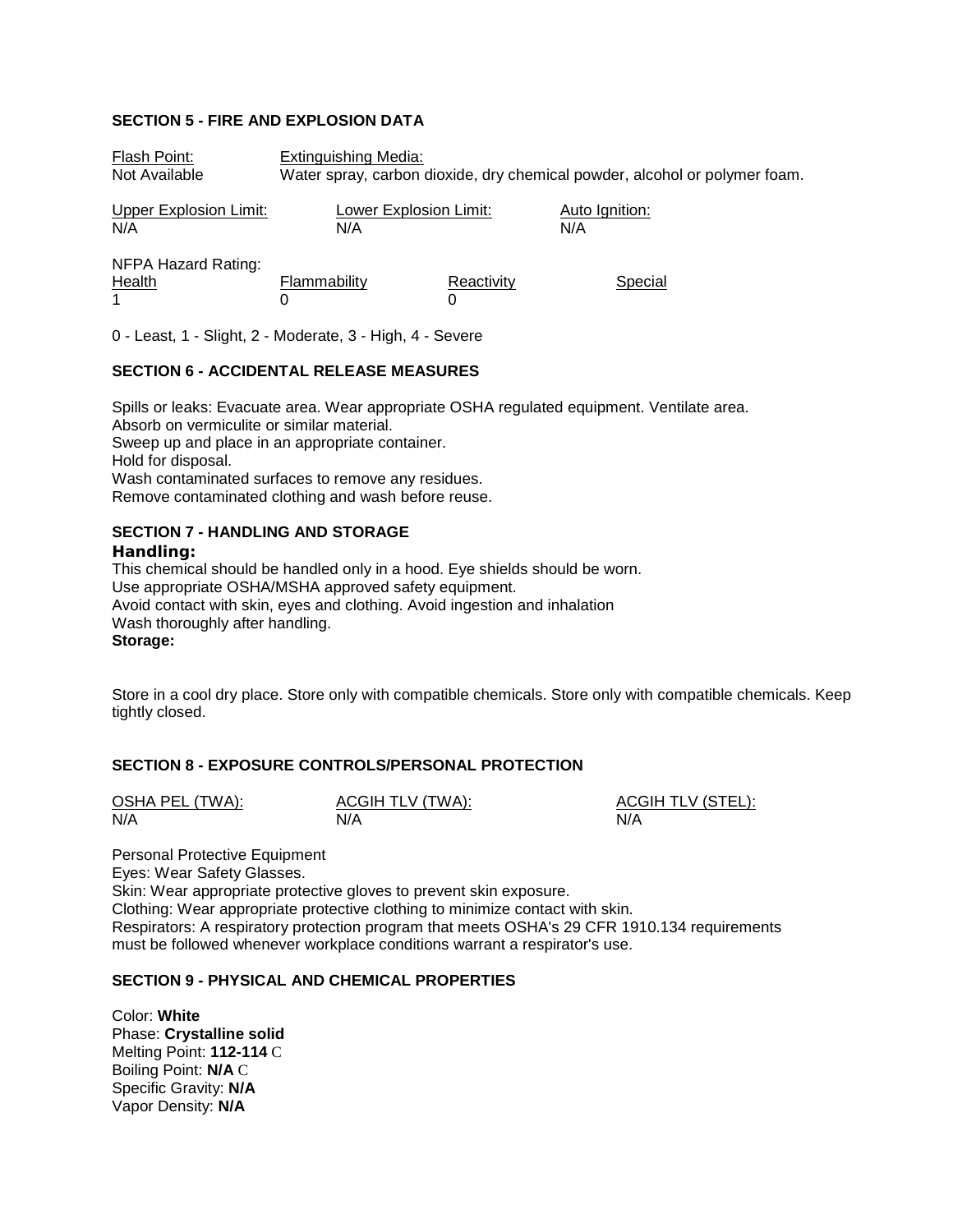Vapor Pressure:**N/A** Solubility in water: **Insoluble (immiscible)** Odor: **N/A** Evaporation Rate: **N/A** Molecular Weight: **220.06** Molecular Formula: **C8H7Cl2NO2**

#### **SECTION 10 - STABILITY AND REACTIVITY**

Emits toxic fumes under fire conditions.

#### **SECTION 11 - TOXICOLOGY INFORMATION**

RTECS: FD8750000

| Oral Rat or Mouse LD50:<br>522        |                   | Dermal Rat or Mouse LD50:<br>> 2480mg/kg | N/A         | Rat or Mouse LC50: |              |
|---------------------------------------|-------------------|------------------------------------------|-------------|--------------------|--------------|
| Carcinogenicity<br>OSHA:<br><b>No</b> | <u>NTP:</u><br>No | <u>IARC:</u><br>No.                      | CARC:<br>No | NIOSH:<br>No       | ACGIH:<br>No |

California Proposition 65 info: Not Listed

#### **SECTION 12 - ECOLOGICAL INFORMATION**

Ecotoxicity: Not Available Environmental Fate: Not Available

#### **SECTION 13 - DISPOSAL CONSIDERATIONS**

Burn in a chemicals incinerator equipped with an afterburner and scrubber.

#### **SECTION 14 - TRANSPORTATION INFORMATION**

| UN Number: | <u>Class:</u> | <b>Packing Group:</b> | <b>Proper Shipping Name:</b> |
|------------|---------------|-----------------------|------------------------------|
| UN2811     | 6.1           | Ш                     | Toxic Solid, Organic, nos*   |

#### **SECTION 15 - REGULATORY INFORMATION**

European Labeling in Accordance with EC Directives Hazard Symbols: Xn

Risk Phrases: -R22: Harmful if swallowed.

Safety Phrases:

#### **SECTION 16 - OTHER INFORMATION**

The above information is believed to be correct on the date it was last revised and must not be considered all